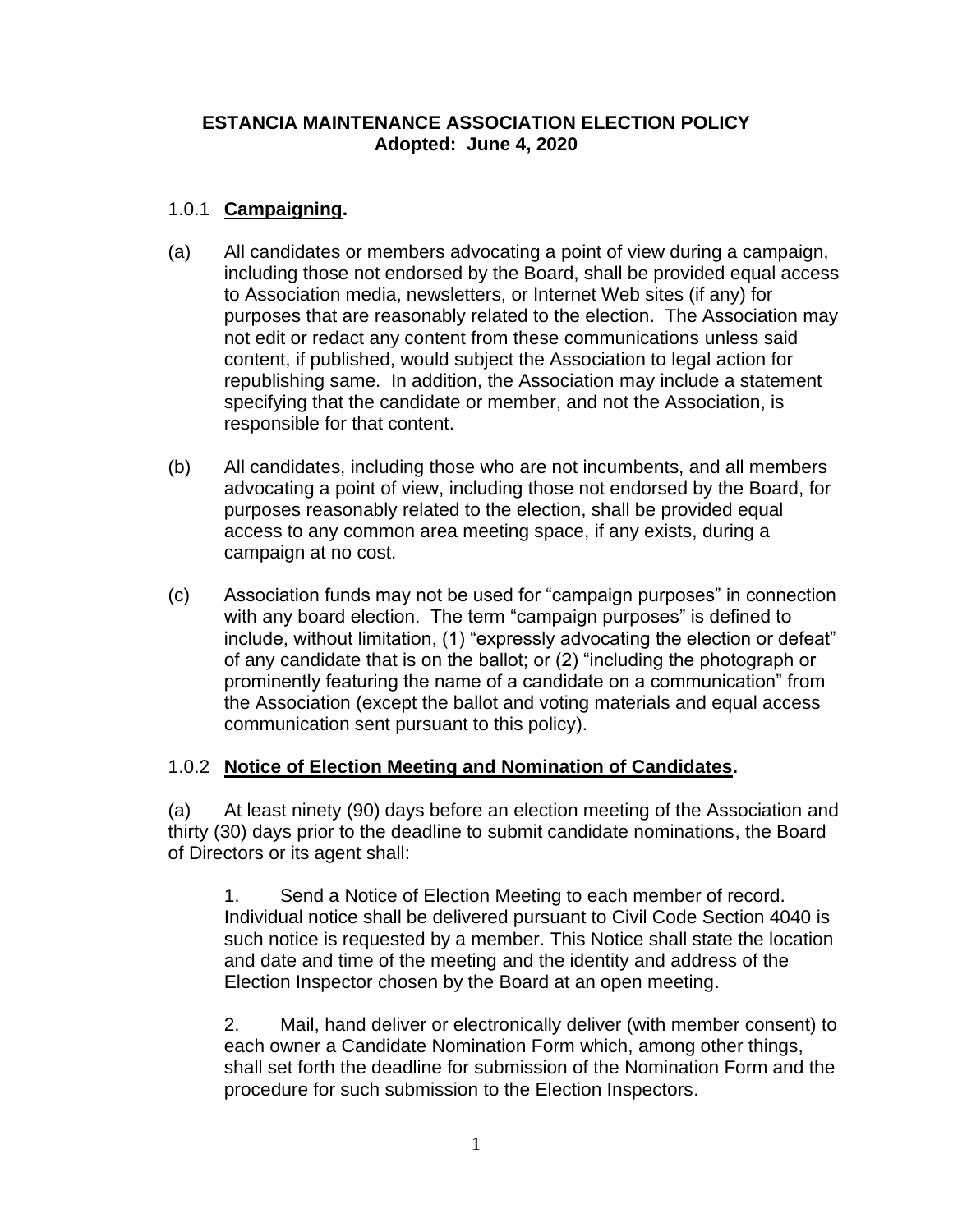(b) At least thirty (30) days prior to the mailing of ballots, the Association shall mail, hand deliver or electronically deliver (with member consent) to each owner a list of all candidate's names that will appear on the ballot.

(c) At least thirty (30) days prior to the election meeting, the Election Inspectors shall individually deliver the ballots to the members and either individually deliver a copy of the election rules or notice that the election rules are posted on an internet website which is identified. If posted, the notice shall state in 12-point font on the ballot: "The rules governing this election may be found here: www.emmonsco.net."

(d) Each member of the Association's Board of Directors and nominees for the Board shall be a unit owner or a qualified representative. Qualified representatives include Trustees of Trusts, Officers or Managers of Corporations or LLCs or general partners of partnerships of LLP's.

(e) Only Owners may nominate themselves or another Owner/qualified representative. Only Owners may serve as a director except when the Bylaws or CCRs permit the Declarant to appoint or nominate non-owners. Qualifications shall be as set forth in the Bylaws except as otherwise provided in California law;

(f) Any candidate nominated by another person will be contacted to confirm that such candidate consents to having his or her name placed in nomination for election to the Board. If confirmation of consent is not obtained, the nominated candidate will not appear on the ballot.

(g) All candidates who meet the qualifications to serve on the Board and, if appropriate, have confirmed their willingness to run for election to the Board, shall be listed on the secret ballot. Qualifications to run for the Board shall be the same as those to serve on the Board. The following candidates and Directors shall be disqualified from running or serving on the Board:

(1) An owner with a prior criminal conviction that would prevent the association from obtaining or maintaining the required fidelity bond under California law;

(2) An owner whose election would result in joint owners of a separate interest serving on the board at the same time:

(3) An owner who is delinquent in payment of regular or special assessments and who has had an opportunity to engage in Internal Dispute Resolution, has not paid amounts in protest and who is not making payments to Association under a payment plan. An owner subject to disqualification under this provision shall be affirmatively offered the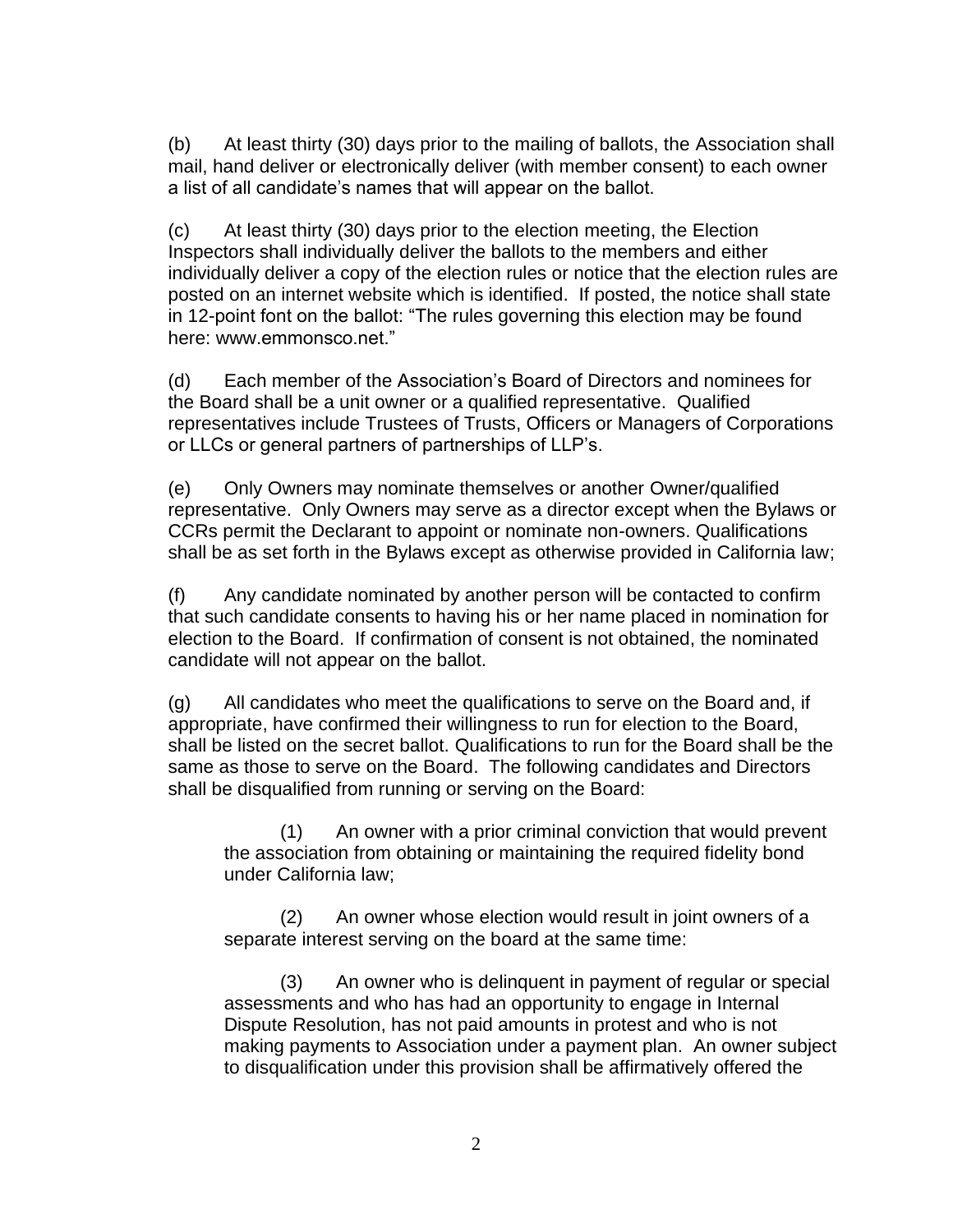opportunity to participate in Internal Dispute Resolution prior to formal disqualification prior to secret ballots being mailed to Owners.

Notwithstanding any provision in the Bylaws, all qualifications for Directors shall comply with the provisions of Civil Code Section 5100-5115 as amended from time to time.

(h) The Candidate Nomination Form must be returned to the Association at the address provided and by the deadline stated on such form. Nominations from the floor of the election meeting for candidates for the Board shall not be permitted. Write in votes shall not be permitted.

(i) Procedures for nominations for election to the Board shall comply with Corporation Code Section 7520, Civil Code Sections 5100-5130 as amended from time to time.

### 1.0.3 **Secret Ballot Procedure; Record Date.**

- (a) Ballots and a pre-addressed envelope with instructions on how to return ballots shall be mailed by first-class mail or delivered by the Association to every member not less than thirty (30) days prior to the deadline for voting.
- (b) Ballots must ensure the confidentiality of the voters.
	- (1) A voter may not be identified by name, address, or unit number on the ballot;
	- (2) The ballot may not require the signature of the voter;
	- (3) The ballot itself is inserted into an envelope that is sealed. This envelope is inserted into a second envelope that is sealed. In the upper left-hand corner of the second envelope, the voter prints and signs his or her name, address, and lot owned. If there are multiple lotw owned by the same person there will be multiple ballots, each with its own envelope. The second envelope is addressed to the inspectors of election, who will be tallying the votes.
- (c) Owners may return their secret ballot by mail or hand deliver it to the meeting or complete the ballot at the meeting; provided only those ballots which are delivered to the inspectors of election prior to the polls closing shall be counted. A non-Owner who holds a general power of attorney for an Owner or a valid proxy shall be entitled to receive a ballot and cast said ballot.
- (d) A member may request a receipt for delivery. The record date for purposes of voting shall be the date the ballots are mailed to all of the owners.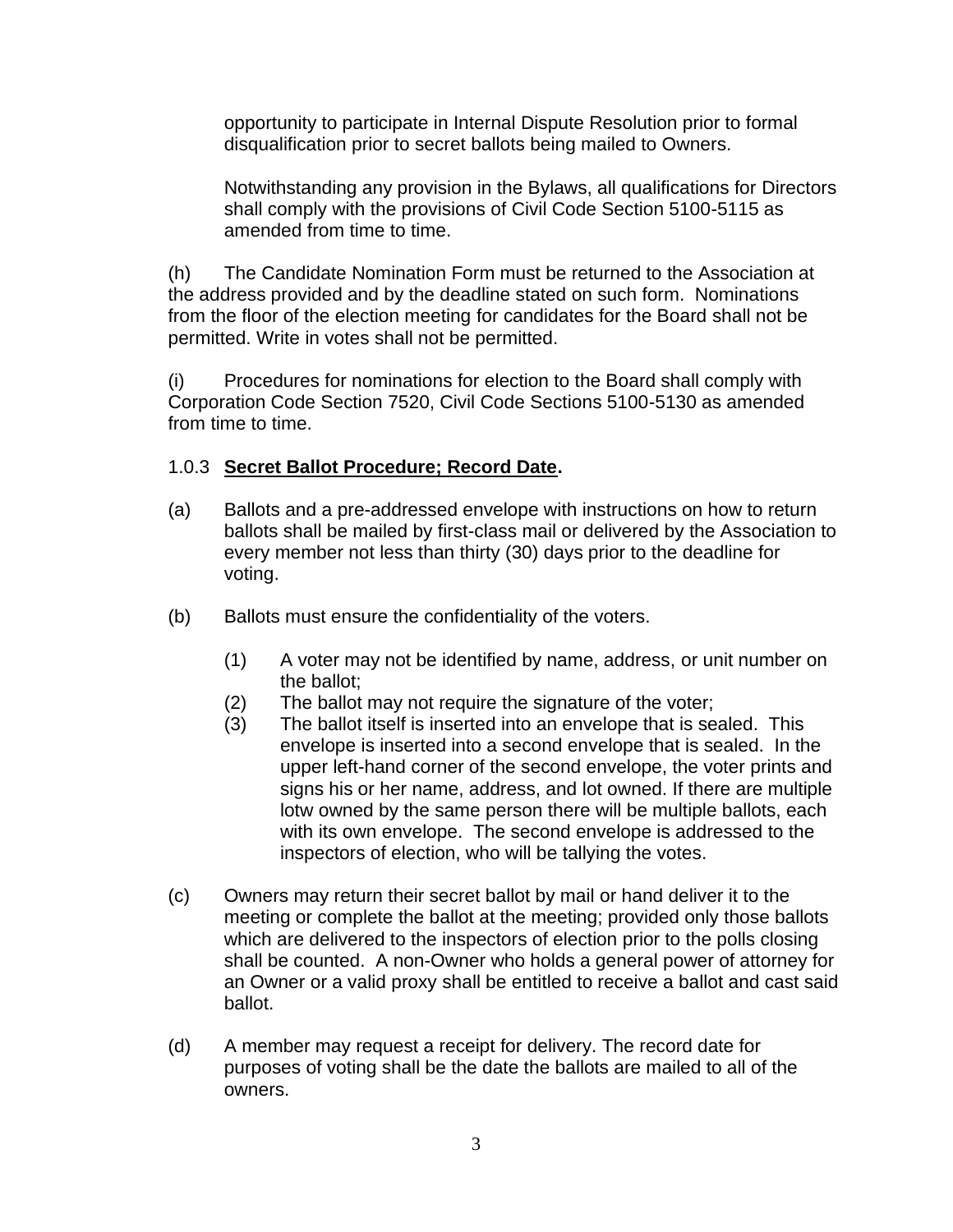- (e) Valid proxies shall entitle the holder to receive and cast a secret ballot as provided herein. Directed proxies instructing the holder how to vote shall not be accepted.
- (f) Cumulative voting shall not be allowed for Board elections.

### **1**.0.4 **Inspectors of Election.**

- (a) The Board shall appoint at an open meeting of the Board an independent third party as inspector of election prior to the mailing of the secret ballots. Independent third parties include, but are not limited to:
	- (1) a volunteer pool worker with the County registrar of voters;
	- (2) a licensee of the California Board of Accountancy;
	- (3) a notary public;
	- (4) a member of the Association provided such member is not a member of the Board of Directors or a candidate for the Board of Directors:

A person who is currently employed or under contract to the Association (except specifically to act as an election inspector) shall not serve as an Election Inspector.

- (b) Prior to secret ballots being mailed to all of the owners, the Board shall determine the Election Inspectors to whom the secret ballots shall be returned.
- (c) The inspectors of election shall also do all of the following:
	- (1) determine the number of memberships entitled to vote and the voting power of each;
	- (2) determine the authenticity, validity, and effect of proxies or powers of attorney, if any;
	- (3) receive ballots;
	- (4) hear and determine all challenges and questions in any way arising out of or in connection with the right to vote;
	- (5) count and tabulate all votes;
	- (6) determine when the polls shall close;
	- (7) determine the results of the election;
	- (8) perform any acts as may be proper to conduct the election with fairness to all members in accordance with this section and all applicable Rules of Association regarding the conduct of the election that are not in conflict with this section.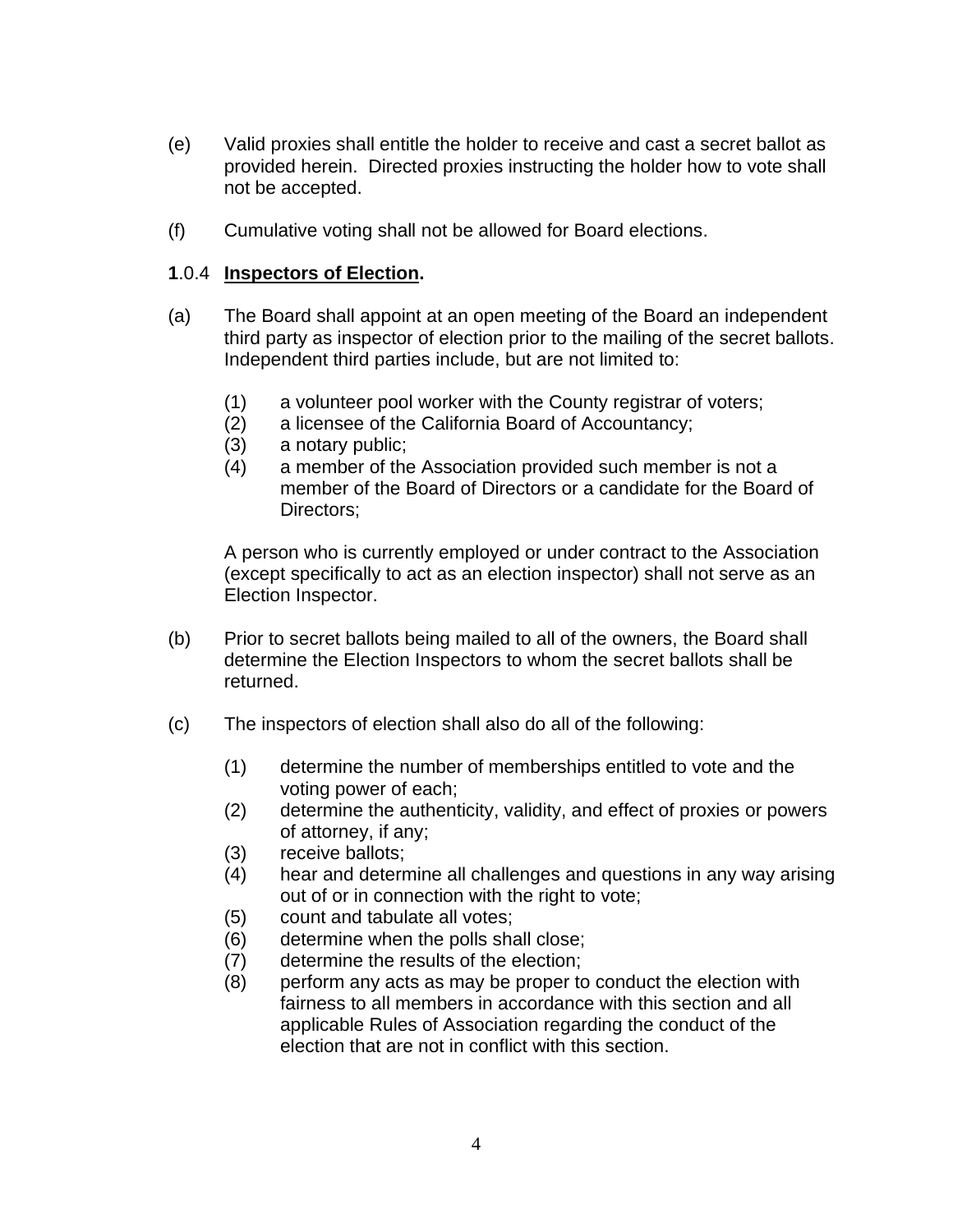- (d) An inspector of election shall perform his or her duties impartially, in good faith, to the best of his or her ability, and as expeditiously as is practical. The decision or act of a majority shall be effective in all respects as the decision or act of all.
- (e) Any report made by the inspector or inspectors of election is prima facie evidence of the facts stated in the report.
- (f) The Board may remove and replace any inspector of election prior to the tabulation of ballots if an inspector of election resigns or if the Board reasonably determines that an inspector of election will not be able to perform his or her duties impartially and in good faith.

### **1**.0.5 **Handling of Ballots.**

- (a) The Election Inspector(s) shall be designated by the Board of Directors and shall be identified on the Notice of Election Meeting. As secret ballots are returned to the Election Inspector(s) or the ballot collector designated by the Election Inspector, the Election Inspector(s) shall check off on a sign-in sheet that a ballot has been received for such unit. The first secret ballot received for any lot shall be the ballot which is counted. Any subsequent ballots for the same lot which are received shall be deemed invalid and shall be discarded. Ballots received by the Election Inspector(s) shall be irrevocable.
- (b) The sealed ballots at all times shall be in the custody of the inspectors of election or at a location designated by the inspectors until delivered to the inspectors at the meeting for the opening of the ballots and the tabulation of the vote.
- (c) No person, including a member of the Association or an employee of the management company, shall open or otherwise review any ballot prior to the time and place at which the ballots are to be counted and tabulated.
- (d) After tabulation, election ballots, signed voter envelope, voter list, candidate registration list, and proxies shall be in the custody of the Inspectors of Election or stored by the Association as designated by Inspectors of Election in a secure place until the expiration of the time period for filing a challenge to the election under Civil Code Section 5145. In the event of a recount or other challenge to the election process, the Association shall, upon written request, make the ballots available for inspection and review by members of their authorized representatives. Any recount shall be conducted in a manner that shall preserve the confidentiality of the vote.